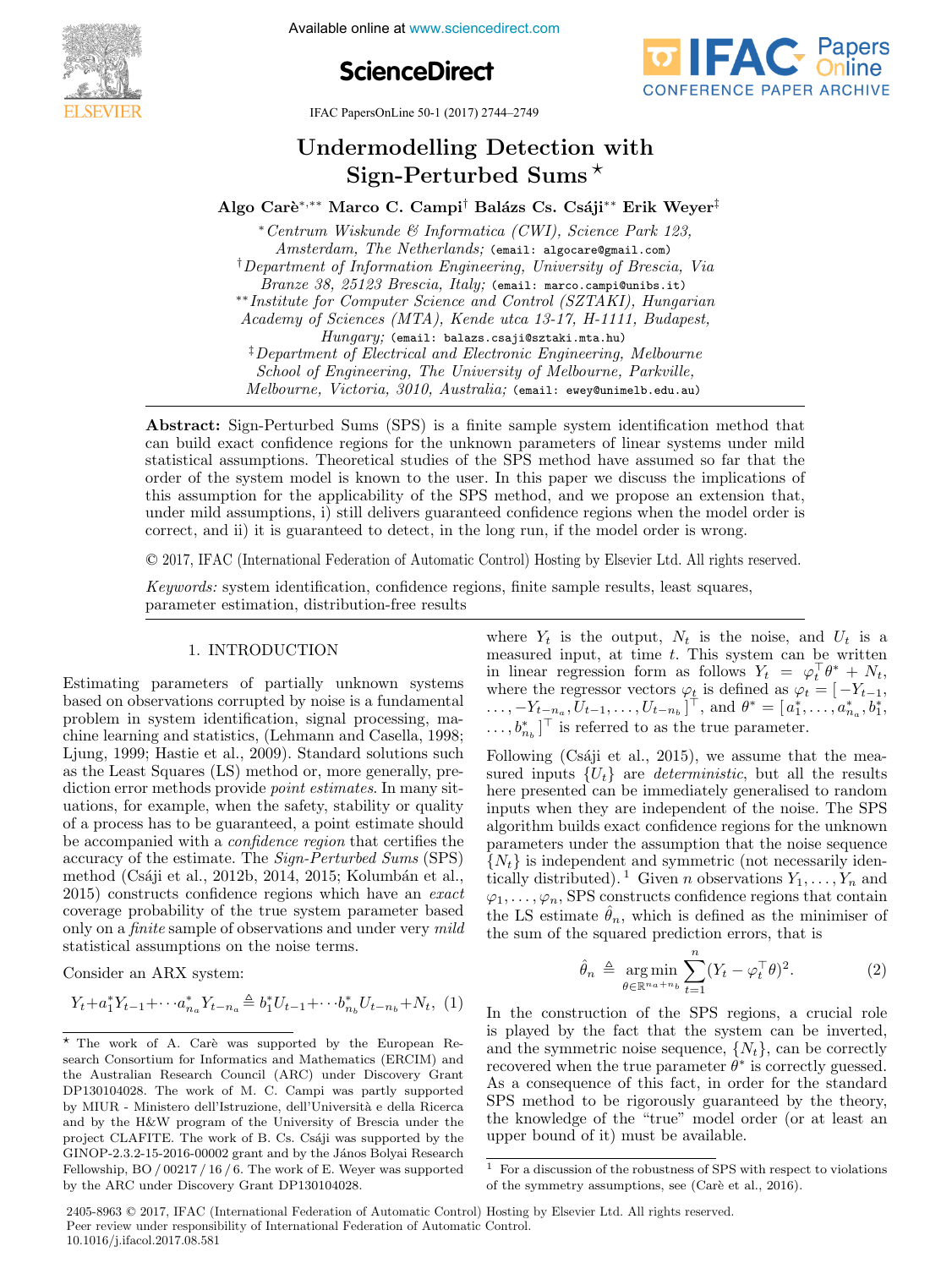Model order selection is a standard topic in system identification and various tools are available to the user, see, e.g., (Ljung, 1999; Stoica and Selen, 2004; Pillonetto et al., 2013). However, it is still a challenging problem, and it is realistic to assume that the selection procedure might end up with a model order  $(\hat{n}_a, \hat{n}_b)$  smaller than the "true" one, i.e., with  $\hat{n}_a < n_a$  and/or  $\hat{n}_b < n_b$ . So far theoretical studies of SPS did not consider this possibility, while a simulation experiment on the effects of undermodelling was carried out in  $(Csáji et al., 2015)$ .

Finite sample methods for the case when the input signal can be designed are available and can be used to obtain guaranteed confidence regions when the user is interested in estimating a subset of the parameters, see (Campi et al., 2009). In principle, these techniques can be applied also when the true model order is unknown but, arguably, higher than the selected one. However, they are not aimed at obtaining regions around the LS estimate, and they can be applied only if the input satisfies certain statistical properties, such as symmetry.

# Aim of the paper

In this paper, we move a step towards SPS methods that can be used in the presence of imperfect knowledge of the true model order, or even of the true system structure. In particular, we propose an approach to modify the existing SPS method in such a way that:

- If the system is not undermodelled, the algorithm builds exact confidence regions for the true model parameter  $\theta^*$ . This property holds true under the same assumptions as for the original SPS.
- On the other hand, if the system is undermodelled, the algorithm detects undermodelling as soon as a sufficient amount of data is available. This property holds true under some mild, additional assumptions.

#### Structure of the paper

In the following Section 2 the standard SPS method and its main properties are briefly reviewed. The issues of standard SPS in the presence of undermodelling are discussed in Section 3 and provide a motivation for a new algorithm, which we call UD-SPS (SPS with Undermodelling Detection). UD-SPS is presented in Section 4.

The results of this paper deal with an FIR-oriented SPS method, which is an archtypical case that allows us to point out the main ideas without technical complications. However, in Section 5 we argue that our ideas are applicable to more general models. The properties of the new UD-SPS algorithm are illustrated on some simulation examples in Section 6, while conclusions are drawn in Section 7.

# 2. REVIEW OF THE STANDARD SPS ALGORITHM

The SPS algorithm in its standard form  $(Csáji et al., 2015, ...)$ 2014) is summarised in this section.

We will assume that  $n_a = 0$ , that is, we restrict ourselves to the FIR case where the regressors  $\{\varphi_t\}$  do not depend on the noise  $\{N_t\}$ . <sup>2</sup> Recall that the LS estimate, see formula (2), can be obtained by solving the normal equation,

$$
\sum_{t=1}^{n} \varphi_t (Y_t - \varphi_t^{\top} \theta) = 0, \qquad (3)
$$

which, when  $\sum_{t=1}^{n} \varphi_t \varphi_t^{\top}$  is invertible (this will be always assumed throughout this paper), has the analytic solution

$$
\hat{\theta}_n = \bigg(\sum_{t=1}^n \varphi_t \varphi_t^\top\bigg)^{-1} \bigg(\sum_{t=1}^n \varphi_t Y_t\bigg).
$$

The fundamental step in SPS consists of generating  $m-1$ sign-perturbed sums by randomly perturbing the sign of the prediction error in the normal equations (3), that is, for  $i = 1, \ldots, m - 1$ , we define

$$
H_i(\theta) \triangleq \sum_{t=1}^n \varphi_t \alpha_{i,t} (Y_t - \varphi_t^\top \theta),
$$

where  $\{\alpha_{i,t}\}\$ are random signs, i.e., i.i.d. random variables that take on the values  $\pm 1$  with probability  $1/2$  each. For a given  $\theta$ , the *reference sum* is instead defined as

$$
H_0(\theta) \triangleq \sum_{t=1}^n \varphi_t (Y_t - \varphi_t^\top \theta).
$$

It is shown in  $(Csáji et al., 2015, 2014)$  that a suitable linear transformation of these sums ensures better properties, and therefore we apply the following functions,

$$
S_i(\theta) \triangleq \frac{1}{n} R_n^{-\frac{1}{2}} H_i(\theta), i = 0, ..., m - 1,
$$

where  $R_n = \frac{1}{n} \sum_{t=1}^n \varphi_t \varphi_t^\top$  and  $\zeta_n = \frac{1}{2}$  denotes the inverse of its square root.

Denote by  $\mathcal{R}(\theta)$  the rank of  $||S_0(\theta)||$  in the ordering of  $||S_0(\theta)||, ||S_i(\theta)||, i = 1, \ldots, m-1, e.g., \mathcal{R}(\theta) = 1$  means that  $||S_0(\theta)||$  is the smallest one, and so on. In case of ties, the rank is broken by randomisation, see (Csáji et al., 2015) for details. The SPS region is formally defined as

$$
\widehat{\Theta}_n \triangleq \left\{ \theta : \mathcal{R}(\theta) \le m \left(1 - \frac{q}{m}\right) \right\},\
$$

and the following theorem holds true,  $(Csáji et al., 2015)$ .

Theorem 1. (Exact confidence of SPS). If  $N_1, \ldots, N_n$  is a sequence of independent random variables distributed symmetrically about zero, then it holds that

$$
\mathbb{P}r\{\theta^* \in \widehat{\Theta}_n\} = 1 - \frac{q}{m}.
$$

Moreover, under some mild additional assumptions, SPS is strongly consistent, that is, for every  $\varepsilon > 0$ ,  $\widehat{\Theta}_n$  is almost surely contained in an  $\varepsilon$ -ball around the true parameter  $\theta^*$ for sufficiently large  $n$  (Csáji et al., 2014).

### 3. SPS IN THE PRESENCE OF UNDERMODELLING

In this section, we discuss the behaviour of the SPS algorithm when the model chosen by the user does not correspond to the true data-generation mechanism.

#### 3.1 The user-chosen model

We assume that the user has decided to use the FIR model

$$
\hat{Y}_t(\theta) = \varphi_t^\top \theta \tag{4}
$$

for predicting  $Y_t$ , where  $\varphi_t = [U_{t-1}, \ldots, U_{t-n_b}]$  and  $\theta =$  $[b_1,\ldots,b_{\hat{n}_b}]$  is a generic parameter. This assumption is

 $2$  Extensions to ARX and more general systems are available (Csáji et al., 2012b, a; Kolumbán et al., 2015).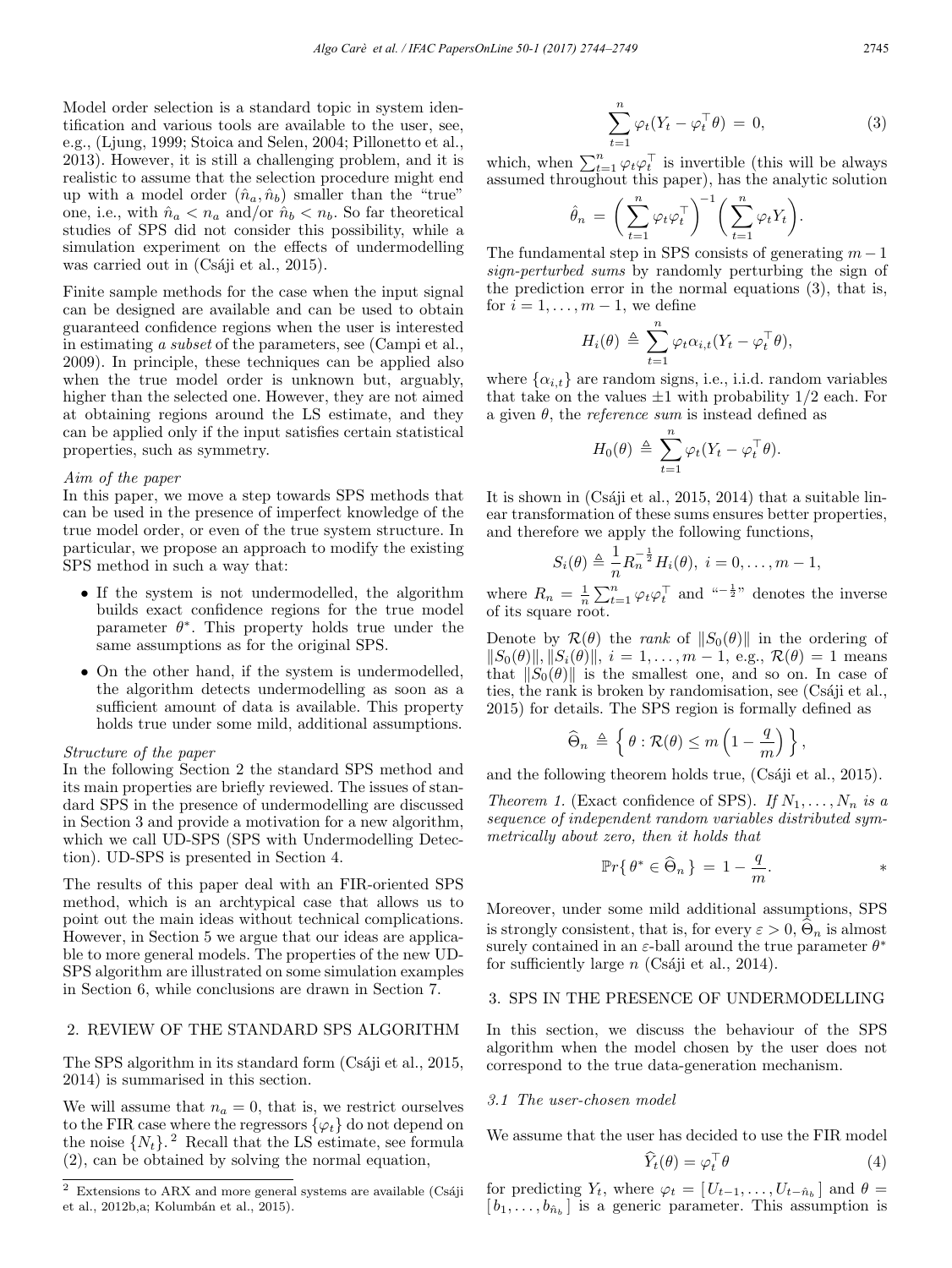held throughout the paper, where all the applications of the SPS algorithm use (4) as model structure. However, it can be relaxed as discussed in Section 5.

#### 3.2 The true data-generation mechanism

If data  ${Y_t}$  are really generated according to a FIR system of order  $n_b = \hat{n}_b$ , that is

$$
Y_t = b_1^* U_{t-1} + b_2^* U_{t-2} + \dots + b_{\hat{n}_b}^* U_{t-\hat{n}_b} + N_t, \quad (5)
$$

where  $\{N_t\}$  is independent and symmetric, then the standard SPS is guaranteed to deliver a confidence region for  $\theta$  that contains the true parameter,  $\theta^* = [b_1^*, \ldots, b_{\hat{n}_b}^*],$ with user-chosen probability. Moreover, under mild assumptions,  $\theta \to \theta^*$  as  $n \to \infty$ , and the SPS regions shrinks around  $\theta^*$ , see Section 2 and references therein.

It is interesting to consider, instead, the situation where data  ${Y_t}$  are generated by a higher order FIR model or even a more general linear system. Assume therefore that  $Y_t$  can be written as follows

$$
Y_t = \varphi_t^\top \theta^* + E_t + N_t,\tag{6}
$$

where  $\{N_t\}$  is the usual, independent symmetric noise; the (linear) effect of  $U_{t-1},\ldots,U_{t-\hat{n}_b}$  is correctly described by the term  $\varphi_t^{\perp} \theta^*$ ;  $E_t$  is an extra, non-zero component that can depend linearly on all the past inputs  $U_{t-n_b-1}, U_{t-n_b-2}, \ldots$  and on all the past noise samples  $N_{t-1}, N_{t-2}, \ldots$  For example, this situation includes the case where the true system is ARX as in (1). In the special case where the true system is an FIR of order  $n_b > \hat{n}_b$ ,  $E_t$ depends linearly on  $U_{t-n_b-1},\ldots,U_{t-n_b}$  only.

#### 3.3 The effect of undermodelling on standard SPS

Under (6), the conditions of Theorem 1 are not met in general by the "noise"  $\{N_t + E_t\}$ , so the confidence region built by SPS is not guaranteed. The next theorem characterises the asymptotic behaviour of the SPS region in the case of undermodelling. Defining  $\hat{\theta}_{\infty}$  as the limit of the LS estimate  $\hat{\theta}_n$ , the theorem states that, under some mild assumptions, for every  $\varepsilon > 0$ , the SPS region  $\Theta_n$  will remain inside an ε-ball centred around  $θ_{\infty}$  for all n large enough. Since  $\hat{\theta}_{\infty} \neq \theta^*$  in general, the theorem implies that the SPS region will *not* include  $\theta^*$  in the long run.

Theorem 2. (Asymptotic behaviour with undermodelling). Assume that (6) is the true data-generating mechanism. Define  $R_n = \frac{1}{n} \sum_{t=1}^n \varphi_t \varphi_t^\top$ , and assume that  $\det(R_n) \neq 0$ and there exists a finite limit matrix  $\bar{R}$ ,  $\bar{R} \succ 0$  such that

$$
\lim_{n \to \infty} R_n = \bar{R} \succ 0. \tag{7}
$$

Assume also that there is a finite real vector  $\bar{E}$  such that

$$
\lim_{n \to \infty} \frac{1}{n} \sum_{t=1}^{n} \varphi_t \mathbb{E}[E_t] = \bar{E},
$$
\n(8)

and, moreover,

$$
\sum_{t=1}^{\infty} \frac{\|\varphi_t\|^4}{t^2} < \infty, \quad \sum_{t=1}^{\infty} \frac{\mathbb{E}[\|N_t\|^2]^2}{t^2} < \infty, \quad \sum_{t=1}^{\infty} \frac{\mathbb{E}[\|E_t\|^2]^2}{t^2} < \infty. \tag{9}
$$

Then,  

$$
\hat{\theta}_{\infty} \triangleq \lim_{n \to \infty} \hat{\theta}_n = \theta^* + \bar{R}^{-1} \bar{E} \text{ (w.p.1)}, \quad (10)
$$

and, for all  $\varepsilon > 0$ ,

$$
\mathbb{P}r\left[\bigcup_{\bar{n}=1}^{\infty}\bigcap_{n=\bar{n}}^{\infty}\left\{\widehat{\Theta}_{n}\subseteq B_{\varepsilon}(\widehat{\theta}_{\infty})\right\}\right]=1,
$$

where  $B_{\varepsilon}(\theta)$  denotes an  $\varepsilon$ -ball centred around  $\theta$ .

Technically, the theorem states that the event that  $\Theta_n \subseteq$  $B_\varepsilon(\theta_\infty)$  for all n larger than some (realisation-dependent) value  $\bar{n}$  is a probability 1 tail-event. Thus, by (10), if  $\bar{E}$ is nonzero, that is, if the sequence of the residuals  $\{E_t\}$  is correlated with the sequence of the regressors  $\{\varphi_t\}$  (in the sense of (8)), the region built by SPS by using the model (4) shrinks around the "wrong" value  $\ddot{\theta}_{\infty} \neq \theta^*$ .

By relying only on the standard SPS algorithm, there is no way for the user to recognise that the assumptions are not satisfied and the SPS region is going to exclude the true parameter systematically. This is the motivation for the work of this paper and for the SPS algorithm with undermodelling detection, presented in the next section.

### 4. UD-SPS: A MODIFIED SPS METHOD

We now define the UD-SPS algorithm and discuss the main ideas behind it. Explaining the connection between UD-SPS and the standard SPS makes it easy to prove that UD-SPS inherits the most important properties of standard SPS when the system is correctly specified. Finally, we study the undermodelling-detection property of UD-SPS.

### 4.1 Definition of UD-SPS

The UD-SPS algorithm is obtained from the standard SPS algorithm by substituting the functions  $S_0(\theta),\ldots,S_{m-1}(\theta)$ with the following ones

$$
Q_0(\theta) \triangleq \begin{bmatrix} R_n & B_n \\ B_n^\top & D_n \end{bmatrix}^{-\frac{1}{2}} \frac{1}{n} \sum_{t=1}^n \begin{bmatrix} \varphi_t \\ \psi_t \end{bmatrix} (Y_t - \varphi_t^\top \theta),
$$
\n
$$
Q_i(\theta) \triangleq \begin{bmatrix} R_n & B_n \\ B_n^\top & D_n \end{bmatrix}^{-\frac{1}{2}} \frac{1}{n} \sum_{t=1}^n \alpha_{i,t} \begin{bmatrix} \varphi_t \\ \psi_t \end{bmatrix} (Y_t - \varphi_t^\top \theta),
$$
\n
$$
\text{for} \quad i = 1, \dots, m-1,
$$
\n
$$
(11)
$$

where  $\psi_t$  is a vector that includes s extra input values preceding the  $\hat{n}_b$  that are included in  $\varphi_t$ , i.e.,

 $\psi_t \triangleq [U_{t-n_b-1}, \cdots, U_{t-n_b-s}]^{\top},$ 

and

$$
B_n \triangleq \frac{1}{n} \sum_{t=1}^n \varphi_t \psi_t^\top, \quad D_n \triangleq \frac{1}{n} \sum_{t=1}^n \psi_t \psi_t^\top.
$$

So, while the prediction error  $(Y_t - \varphi_t^{\dagger} \theta)$  in (11) is the usual prediction error for the user-chosen model class, the regressor vector and the shaping matrix are larger than in the standard SPS algorithm. s is a parameter that can be chosen by the user and, clearly, it need not be equal to the difference between the true order of the system, which is unknown, and  $\hat{n}_b$ . The region built by UD-SPS will be denoted by  $\widehat{\Theta}_n^{\mathrm{o}}$ .

# 4.2 The idea of UD-SPS

The key idea is stated in the following Fact 1.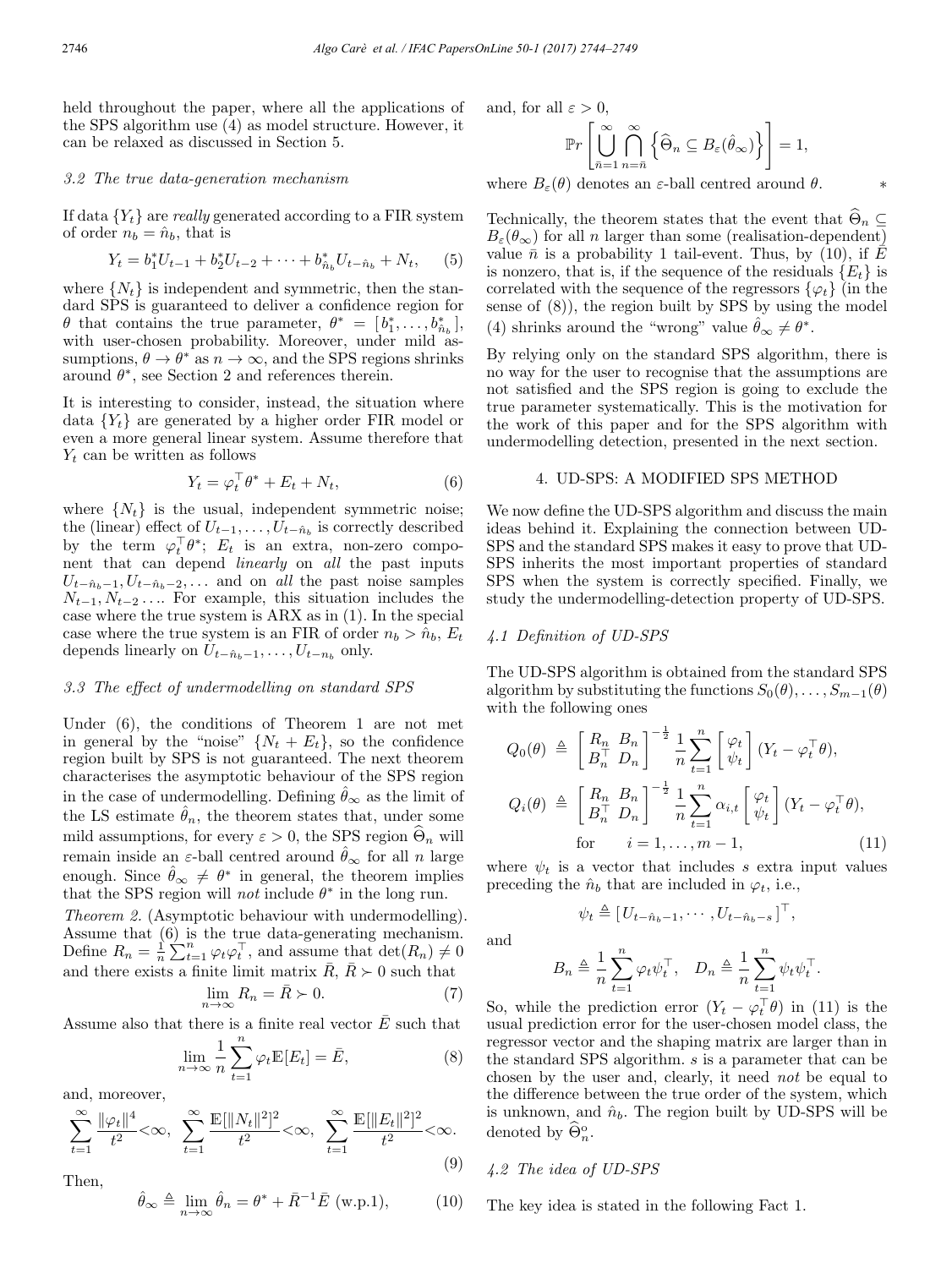Fact 1. The UD-SPS region  $\Theta_n^{\circ}$  for estimating  $\theta^* \in \mathbb{R}^{n_b}$ can be interpreted as the restriction to a  $\hat{n}_b$ -dimensional space of a full-fledged standard SPS region, say  $\Theta'_n$ , that lives in the domain  $\{\theta' \in \mathbb{R}^{\hat{n}_b+s}\}$ , which is the  $\hat{n}_b$ dimensional identification space *augmented* with s extra components. More precisely,  $\widehat{\Theta}_{n_\lambda}^{\circ}$  can be identified with the first  $\hat{n}_b$  components of the set  $\widehat{\Theta}'_n \cap (\mathbb{R}^{\hat{n}_b} \times \{0\}^s)$ . \*

In order to see that Fact 1 is true, consider the functions  $S'_0(\theta'), S'_1(\theta'), \ldots, S'_{m-1}(\theta')$  of  $\theta' \in \mathbb{R}^{\hat{n}_b+s}$  defined as

$$
S'_{0}(\theta') = R'_{n}^{-\frac{1}{2}} \frac{1}{n} \sum_{t=1}^{n} \varphi'_{t}(Y_{t} - {\varphi'_{t}}^{\top} \theta'),
$$
  
\n
$$
S'_{i}(\theta') = R'_{n}^{-\frac{1}{2}} \frac{1}{n} \sum_{t=1}^{n} \alpha_{i,t} \varphi'_{t}(Y_{t} - {\varphi'_{t}}^{\top} \theta'),
$$
  
\nfor  $i = 1, ..., m - 1,$  (12)

where

$$
R'_n = \begin{bmatrix} R_n & B_n \\ B_n^\top & D_n \end{bmatrix} \tag{13}
$$

and

$$
\varphi_t^{\prime \top} = \begin{bmatrix} \varphi_t \\ \psi_t \end{bmatrix}^\top = [U_{t-1}, \dots, U_{t-\hat{n}_b}, U_{t-\hat{n}_b-1}, U_{t-\hat{n}_b-s}].
$$
\n(14)

These are the standard  $S_i$ -functions based on which the standard SPS region, say  $\Theta'_n$ , can be built in the augmented space  $\mathbb{R}^{\hat{n}_b+s}$  for the user-chosen model  $\varphi_t'^\top \theta'$ . Comparing (12) with (11), it can be immediately observed that functions (12) take the same values of functions (11) whenever  $\theta'$  is restricted to  $\mathbb{R}^{\hat{n}_b} \times \{0\}^s$ , i.e.,

$$
S_i'(\theta')_{|\theta' = [\theta^\top, \mathbf{0}^\top]} = Q_i(\theta). \tag{15}
$$

### Computational feasibility of the UD-SPS algorithm

There is no significant difference in the computational complexity between UD-SPS and the standard SPS: on the one hand, it is easy to check whether a certain value of  $\theta$  is inside or outside an SPS region, while on the other hand computing and handling a complete and explicit representation of the region becomes unpractical in a high dimensional parameter space. For SPS, computationally feasible approximations techniques have been studied that rely on interval analysis, e.g. (Kieffer and Walter, 2013), or on semidefinite programming (SDP), (Csáji et al., 2015). We focus here on the latter option, which allows us to compute outer ellipsoidal approximations of SPS regions. Denote by  $\Theta'_n$  the outer-approximating ellipsoid of the SPS region  $\widehat{\Theta}'_n$  in the augmented space  $\mathbb{R}^{\hat{n}_b+s}$  (Fact 1). In (Csáji et al., 2015),  $\Theta'_n$  is defined as the set  $\{\theta' \in \mathbb{R}^n : \mathbb{R}^n \times \mathbb{R}^n \mid \Theta'_n \geq 0\}$  $\mathbb{R}^{\hat{n}_b+s}: ||S'_0(\theta')||^2 \leq \gamma^*$ , where  $\gamma^*$  can be computed from the solutions of some suitable (convex) SDP problems. In virtue of Fact 1, the restriction of this ellipsoid to the domain  $\mathbb{R}^{\hat{n}_b} \times \{0\}^s$ , denoted by  $\Theta_n^{\circ}$ , can be written as

$$
\widetilde{\Theta}_n^{\circ} = \{ \theta \in \mathbb{R}^{\hat{n}_b} : ||Q_0(\theta)||^2 \le \gamma^* \},\tag{16}
$$

and contains  $\widehat{\Theta}_n^{\mathrm{o}}$ .

Remark 1. With small modifications, it is possible to find a smaller outer ellipsoidal approximation for  $\widehat{\Theta}_n^{\circ}$  than  $\widehat{\Theta}_n^{\circ}$  as defined above. In fact, the optimisation space of the SDP problems can be restricted to the domain  $\mathbb{R}^{\hat{n}_b}$  ×

 $\{0\}^s$  with no harm. In general, from this restriction a smaller, but still valid,  $\gamma^*$  to be used in (16) can be obtained. Moreover, in this way, only  $\hat{n}_b$  decision variables are involved in the optimisation problem instead of  $\hat{n}_b + s$ .

UD-SPS and the LS estimate It can be shown that the LS estimate,  $\hat{\theta}_n$ , is always included in the outerapproximation ellipsoid,  $\Theta_n^{\mathrm{o}}$ , whenever  $\Theta_n^{\mathrm{o}}$  is not empty:

*Theorem 3.* If 
$$
\widetilde{\Theta}_n^{\circ} \neq \emptyset
$$
, then  $\hat{\theta}_n \in \widetilde{\Theta}_n^{\circ}$ .

# 4.3 UD-SPS with correct system specification

Now, we study the case when the system and its order are correctly specified, i.e., the true system is (5). In this case, the most important properties of standard SPS carry over to UD-SPS, by applying the standard SPS results (see Section 2) in the  $\theta'$  space and then restricting the result to the first  $\hat{n}_b$  coordinates (Fact 1). In particular, if (5) is the true system,  $\Theta'_{n}$  is guaranteed to contain the "true" parameter  $\theta^{\prime*} \triangleq [\theta^{\ast} \top 0 \cdots 0]$ <sup> $\top$ </sup> with probability  $1 - \frac{q}{m}$ , so the following theorem is obtained.

Theorem 4. (Exact confidence of UD-SPS). If the FIR system is correctly specified, i.e., (5) holds true, then

$$
\mathbb{P}r\{\,\theta^*\in \widehat{\Theta}_n^{\rm o}\,\}\,=\,1-\frac{q}{m}.\qquad \qquad *
$$

Moreover, UD-SPS is strongly consistent.

Theorem 5. (Strong consistency of UD-SPS). Assume that (7)-(9) and the following statements hold true

$$
\bar{B} \triangleq \lim_{n \to \infty} B_n < \infty, \quad \bar{D} \triangleq \lim_{n \to \infty} D_n < \infty,\qquad(17)
$$

with

$$
\left[\begin{array}{c}\n\bar{R} & \bar{B} \\
\bar{B}^{\top} & \bar{D}\n\end{array}\right] \succ 0; \tag{18}
$$

and

$$
\lim_{n \to \infty} \frac{1}{n} \sum_{t=1}^{n} \psi_t \mathbb{E}[E_t] < \infty, \quad \sum_{t=1}^{\infty} \frac{\|\psi_t\|^4}{t^2} < \infty. \tag{19}
$$

If the system is correctly specified, i.e., (5) holds true, then, for all  $\varepsilon > 0$ , we have that

$$
\mathbb{P}r\left[\bigcup_{\bar{n}=1}^{\infty}\bigcap_{n=\bar{n}}^{\infty}\left\{\widehat{\Theta}_n^{\mathrm{o}}\subseteq B_{\varepsilon}(\theta^*)\right\}\right]=1,
$$

where  $B_{\varepsilon}(\theta)$  denotes an  $\varepsilon$ -ball centred around  $\theta$ .

The strong consistency of the outer approximation  $\widetilde{\Theta}_n^{\circ}$ follows by the strong consistency of  $\Theta'_n$  in the augmented space, see (Csáji et al., 2015, 2014), and Fact 1.

### 4.4 UD-SPS in the presence of undermodelling

Consider now the case where the true data-generating mechanism is system (6). In this case, the region  $\widehat{\Theta}_n^{\circ}$  is not guaranteed. However, the following theorem guarantees that, for  $n$  large enough, the region is empty.

Theorem 6. (Undermodelling detection). Assume that (6) is the true system, and relations  $(7)-(9)$  and  $(17)-(19)$  hold true. With the notation

$$
\bar{R}' \triangleq \lim_{n \to \infty} \begin{bmatrix} R_n & B_n \\ B_n^\top & D_n \end{bmatrix}, \ \ \bar{E}' \triangleq \lim_{n \to \infty} \frac{1}{n} \sum_{t=1}^n \begin{bmatrix} \varphi_t \\ \psi_t \end{bmatrix} \mathbb{E}[E_t],
$$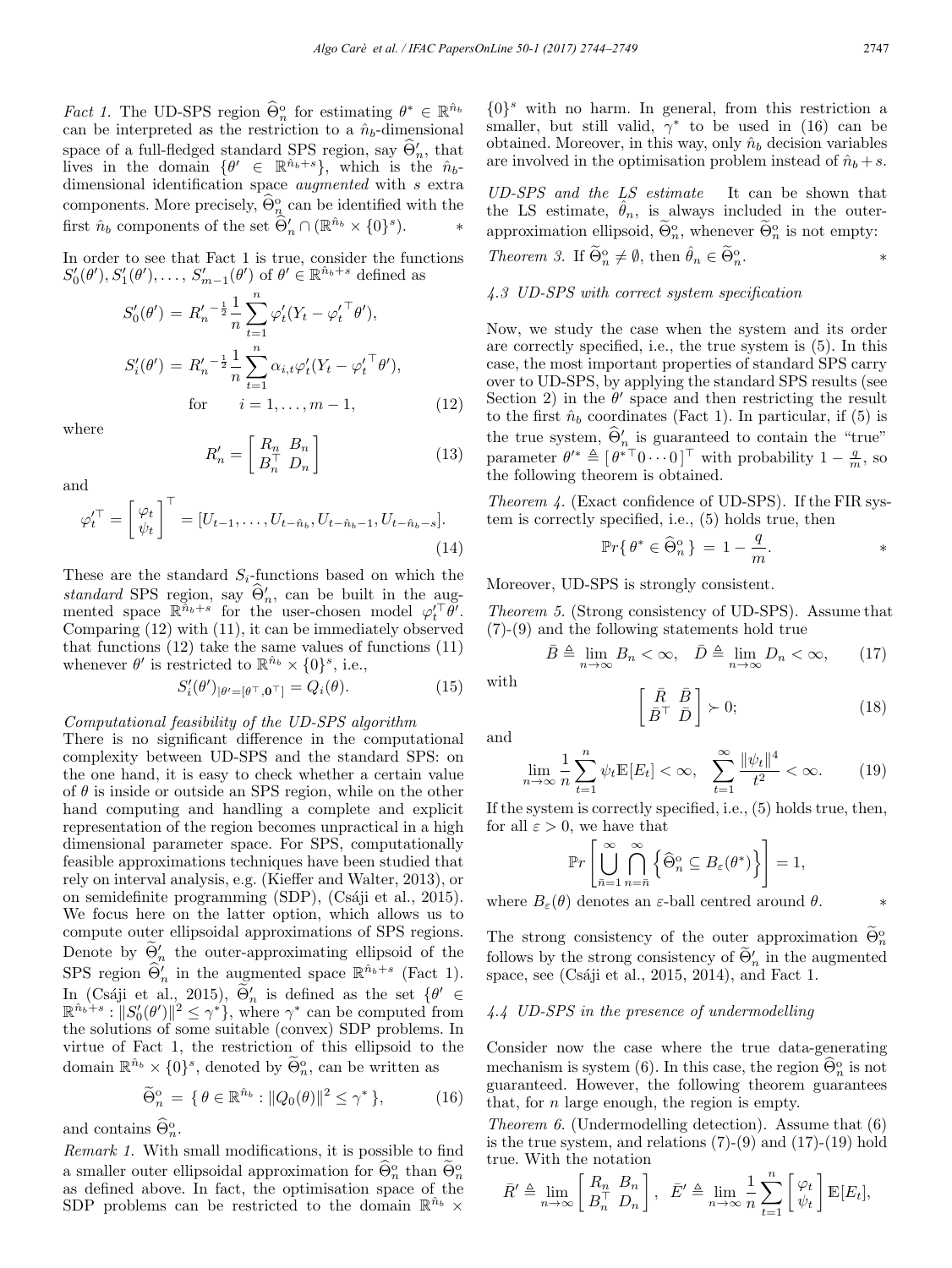$$
\quad \text{if} \quad
$$

then

$$
\bar{R}'^{-1}\bar{E}' \notin \mathbb{R}^{\hat{n}_b} \times \{0\}^s, \tag{20}
$$

$$
\mathbb{P}r\left[\bigcup_{\bar{n}=1}^{\infty}\bigcap_{n=\bar{n}}^{\infty}\left\{\widehat{\Theta}_{n}^{\mathrm{o}}=\emptyset\right\}\right]=1.
$$
 (21)

The main statement of the theorem is (21), which is formulated using the tail-event notation as in Theorems 2 and 5. Equation (21) means that, with probability 1, there is a (realisation-dependent) value of  $\bar{n}$  such that the region  $\widehat{\Theta}_n^{\circ}$  is empty for every  $n \geq \overline{n}$ . Condition (20) is a technical detectability condition, which, in practice, is expected to be met, unless  $E_t$  does not depend on the input or there are contrived correlation patterns in the input sequence. <sup>3</sup>

In concluding, after a certain amount of data  $\bar{n}$  has been observed, UD-SPS warns the user when the method is working beyond its domain of applicability by building empty confidence regions. The number  $\bar{n}$  depends on the system and the degree of misspecification, as we will see in the example in Section 6.

### 5. UD-SPS FOR MORE GENERAL SYSTEMS

The SPS algorithm has been generalised to ARX systems  $(Csáji et al., 2012b)$  and general linear systems  $(Csáji)$ et al., 2012a; Kolumbán et al., 2015). It is possible to extend the asymptotic results that hold true for the FIR case to the ARX case. Relying on these extensions, the main arguments in Section 4, which rely only on the strong consistency of the SPS method, carry over to the ARX setting.

#### 6. NUMERICAL EXPERIMENTS

Consider the following  $ARX(1,1)$  generating system

$$
Y_t = a^* Y_{t-1} + b^* U_{t-1} + N_t,
$$

with zero initial conditions, where  $a^* = 0.7$  and  $b^* = 1$  are the true system parameters and  $\{N_t\}$  is a sequence of i.i.d. Laplacian random variables with zero mean and variance 0.1. The input signal is generated as  $U_t = 0.75U_{t-1} +$  $V_t$ , where  $\{V_t\}$  is a sequence of i.i.d. Gaussian random variables with zero mean and variance 1. The user-chosen predictor is

$$
Y_t(\theta) = \varphi_t^{\perp} \theta = b U_{t-1},
$$

that is, the autoregressive part is missing,  $\theta = [b]$  is the model parameter, and  $\varphi_t = [U_{t-1}]$  is the input-dependent regressor at time t.

We choose  $s = 1$  in the UD-SPS algorithm, that is,  $\psi_t = [U_{t-2}]$  in (11). We construct the outer approximation ellipsoid  $\Theta_n^{\circ}$  for the 95 % confidence UD-SPS region  $\widehat{\Theta}_n^{\circ}$ by using the algorithm of Section 4.3, see definition (16).

 $^3\,$  A notable situation where the detectability condition fails is when the true system is a FIR system with  $n_b > \hat{n}_b$ , the input is an uncorrelated sequence and none of the inputs  $U_{t-n_b-1},\ldots,U_{t-n_b}$ corresponding to a nonzero coefficient among  $b_k^*, k = \hat{n}_b + 1, \ldots, n_b$  is included among the s extra components in the augmented regressor  $\varphi'_t$ . However, in this case, the LS estimate  $\hat{\theta}_n$  will not be biased, i.e.,  $\hat{\theta}_n \to \theta^*$ . Moreover, if the input can be thought of as the realisation of an independent and symmetric process, the region for  $\theta^* \in \mathbb{R}^{\hat{n}_b}$ will be still guaranteed for finite samples (Theorem 4).



Fig. 1. In each of these pictures, the SPS ellipsoids  $\Theta'_n$  in the 2-<br>dimensional (compactable procedure 20 (light map) in 50 dimensional (augmented) space for  $n = 20$  (light gray),  $n = 50$ (gray),  $n = 100$  (dark gray) are shown. The corresponding outer-approximation of the UD-SPS region,  $\widetilde{\Theta}_n^0$ , is obtained by intersecting the ellipsoid  $\Theta'_n$  with the b-axis (horizontal<br>line). The "turn" necessation  $k^*$  is also represented in the 3 line). The "true" parameter b∗ is also represented in the 2 dimensional space as  $(b^*, 0)$ , together with the convergence point  $(b^*,\widetilde{b}^*)$  of the SPS region in the 2-dimensional space. The circles on the b-axis denote the LS estimates of  $b^*$ , namely  $\hat{\theta}_{20}$  (light gray),  $\hat{\theta}_{50}$  (gray), and  $\hat{\theta}_{100}$  (dark gray).